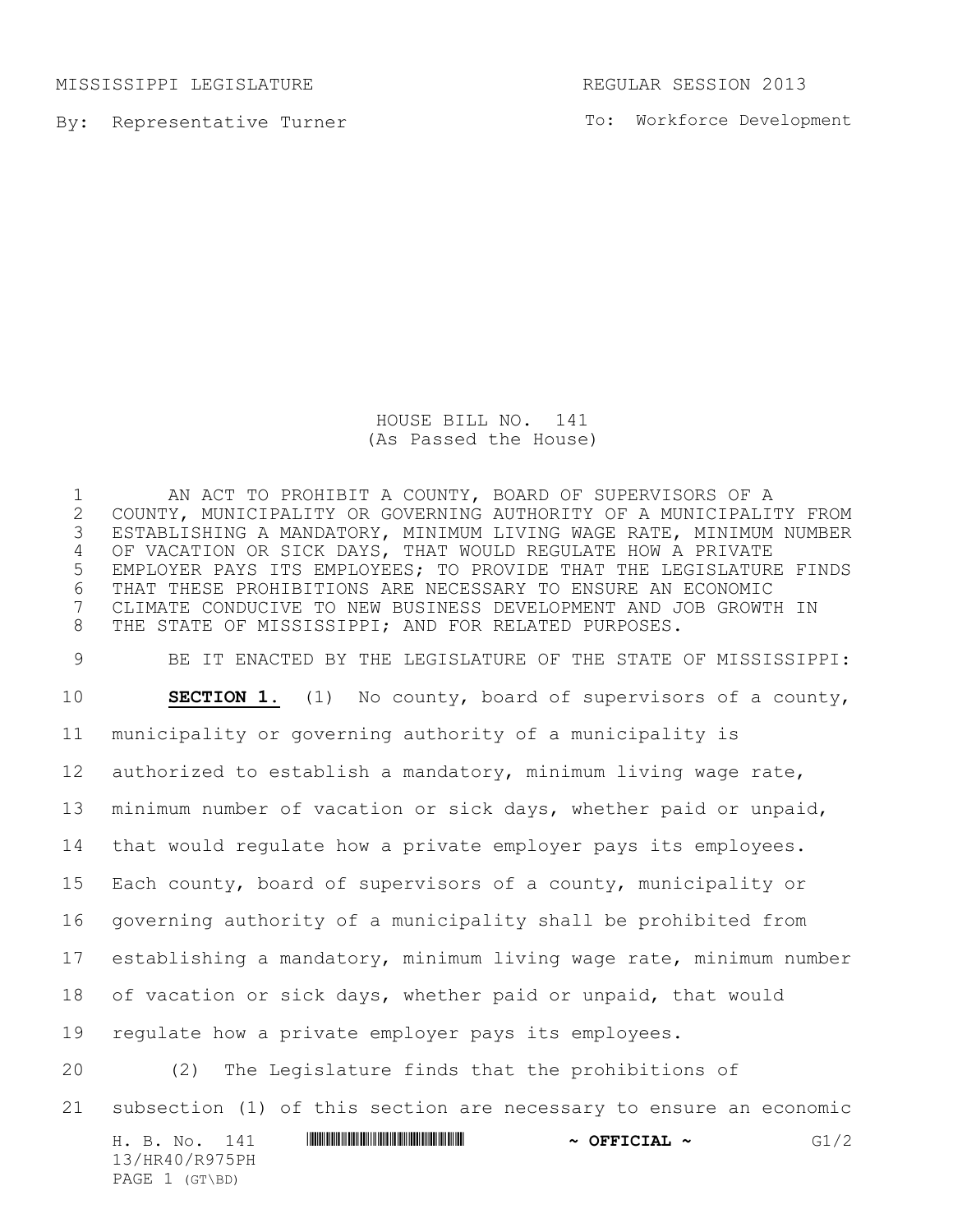climate conducive to new business development and job growth in the State of Mississippi. We believe that inconsistent application of wage and benefit laws from city to city or county to county must be avoided. While not suggesting a state minimum wage or minimum benefit package, any debate and subsequent action on these matters should be assigned to the Mississippi Legislature as provided in Section 25-3-40, and not local counties or municipalities.

 (3) The Legislature further finds that wages and employee benefits comprise the most significant expense of operating a business. It also recognizes that neither potential employees or business patrons are likely to restrict themselves to employment opportunities or goods and services in any particular county or municipality. Consequently, local variations in legally required minimum wage rates or mandatory minimum number of vacation or sick leave days would threaten many businesses with a loss of employees to local governments which require a higher minimum wage rate and many other businesses with the loss of patrons to areas which allow for a lower wage rate and more or less vacation or sick days. The net effect of this situation would be detrimental to 42 the business environment of the state and to the citizens, businesses and governments of the local jurisdictions as well as the local labor markets.

 (4) The Legislature concludes from these findings that, in order for a business to remain competitive and yet attract and

H. B. No. 141 \*HR40/R975PH\* **~ OFFICIAL ~** 13/HR40/R975PH PAGE 2 (GT\BD)